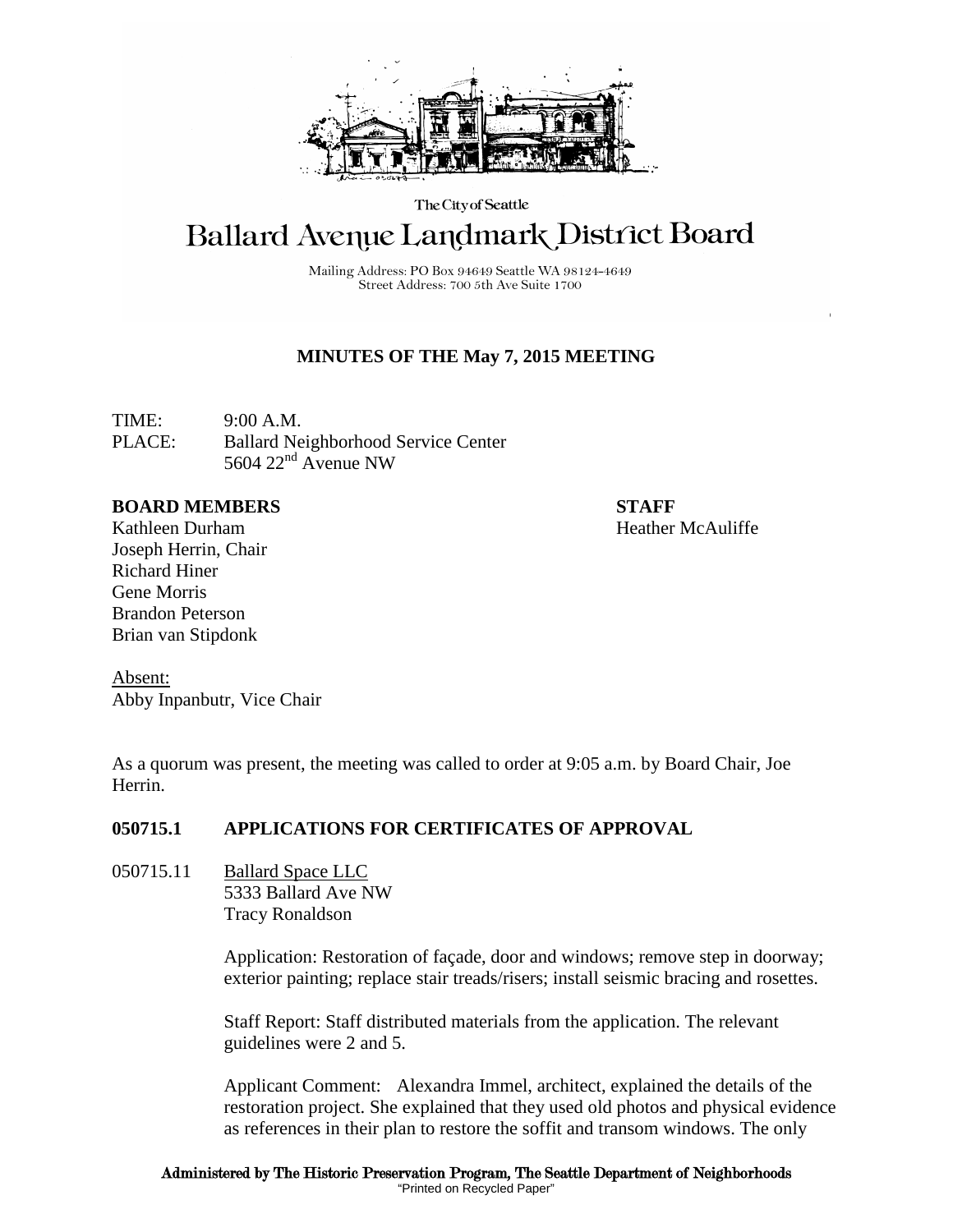change will be removal of a step into the shop. She noted that the other buildings along Ballard Avenue did not have a step. A piece will be added to the existing door to extend it.

*9:10 a.m. Gene Morris arrived.*

Public Comment: Phil Suetens, district property owner, spoke in support of the project.

Board Discussion: Brian van Stipdonk asked about the condition of the bay windows. Mike Peck confirmed that the windows are restorable, and just needed to be straightened. In response to Board questions, Ms. Immel explained that the cap flashing will be painted to match the building paint color, and that exterior rosettes will be installed every four feet.

Motion: Brandon Peterson made a motion to approve the application as presented.

MM/SC/BP/BVS 5-0-1 (Morris abstained)

050715.12 Ohana 5221, LLC 5219-5221 Ballard Ave NW Kevin Richards, Amy Klet

> Application: Remove stucco and restore brick wall along parking lot; proposed change to design of approved storefronts; proposed addition, entry portal and garage.

Staff Report: Staff distributed exhibits from the application. The relevant guidelines were 2, 3, 4, 5, 11, 14 and 15.

Applicant Comment: Kevin Richards, architect, explained that they want to remove the stucco on the wall facing the parking lot, repair/replace the brick underneath, and seal it. He said they were able to raise the moment frames in the storefront areas, which provided an opportunity to restore the storefronts to their original design. He showed the Board perspective drawings, elevations, renderings and color/material samples for the proposed addition.

Public Comment: There were no comments from the public.

Board Discussion: Board members concurred that the restoration of the brick and storefronts met the guidelines. They were concerned about the proposed use of metal on the soffit and south elevation, and the proportions of the windows, requesting changes and additional details. The applicants were willing to work on the finishes and window details further.